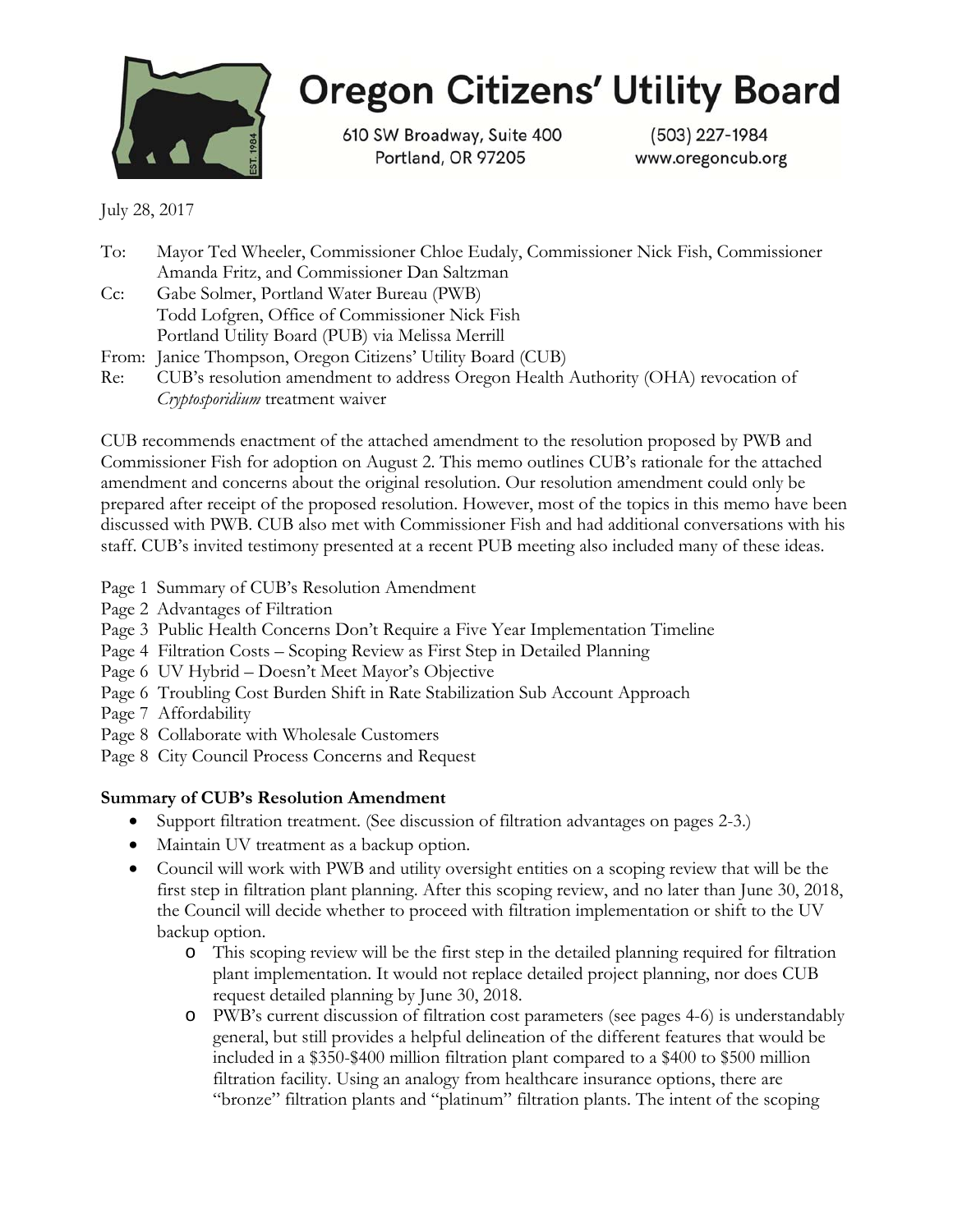review is for the PWB to provide more information on the pros and cons of a "bronze" versus "platinum" filtration plant. This will enable oversight entities and the City Council to provide important scoping guidance to PBW as a first step in detailed filtration project planning.

- o This scoping period addresses significant concerns about the short timeline for making a UV versus filtration treatment approach by integrating it into the compliance agreement with OHA. CUB is not recommending a request to OHA for a delay in its current compliance agreement timeline.
- Includes key points from July 18, 2017 letter from Multnomah County Health Officer regarding public health risks and the acceptability of a longer implementation timeframe.
- Requires meaningful integration of City of Portland's oversight entities into scope of filtration plant planning analysis by PWB, future City Council work sessions, and other deliberations on this issue.

## **Advantages of Filtration**

Ultraviolet (UV) treatment of *Cryptosporidium* only addresses that regulatory requirement. Filtration has the following advantages over and above addressing the *Cryptosporidium* treatment requirement.

- Turbidity and curtailed use of Bull Run water
	- o Eleven winter time turbidity events that shut down or curtailed use of Bull Run water have occurred in the last 30 years. PWB groundwater wells can provide 88 million gallons per day (MGD) for 30 days and 71 MGD for 90-151 days. This has been adequate to provide backup given the five year wintertime water use average of 84.8 MGD. Filtration treatment could reduce the need for groundwater backup. This bolsters system resiliency compared to UV treatment that does not address turbidity.
- Enhanced capacity to avoid unnecessary exposure to disinfection by-products linked to turbidity
	- o Chlorine treatment (which would still be required regardless of whether filtration or UV treatment is selected) disinfects the water. However, disinfection byproducts, trihalomethanes (TTHM) and haloacetic acids (HAA5), can occur. EPA regulates these byproducts because they are similar to chemicals that promote the development of cancer. Turbidity adversely affects the ability to control TTHM and HAA5 levels, and this has been an occasional issue regarding current use of Bull Run water. That filtration addresses turbidity and bolsters the PWB's ability to regulate TTHM and HAA5 disinfection by-products is another advantage over UV treatment.
	- o Anticipating future regulation trends such as the possibility of water utilities needing to lower TTHM and HHA5 levels is an obvious challenge. However, if the EPA strengthened those regulations, it is possible that a UV treatment plant could become obsolete and require replacement by a filtration plant that addresses turbidity to enable improved control of TTHM and HHA5 disinfection byproducts
- Organics and sediment removal
	- o PWB already faces challenges regarding system flushing. Filtration would reduce the amount of sediment that ends up in water system pipes and mitigate this issue.
- Fire risk
	- o CUB continues to believe that inadequate attention is being given to fire risk, especially since a small but problematically located fire could disrupt water system operations. Nevertheless, CUB does agree with the PWB's view that the capacity to address fire damage in the Bull Run watershed should not be considered a governing factor in selecting filtration over UV treatment. It does seem appropriate, however, to consider fire risk as a tipping point factor in support of filtration treatment over UV.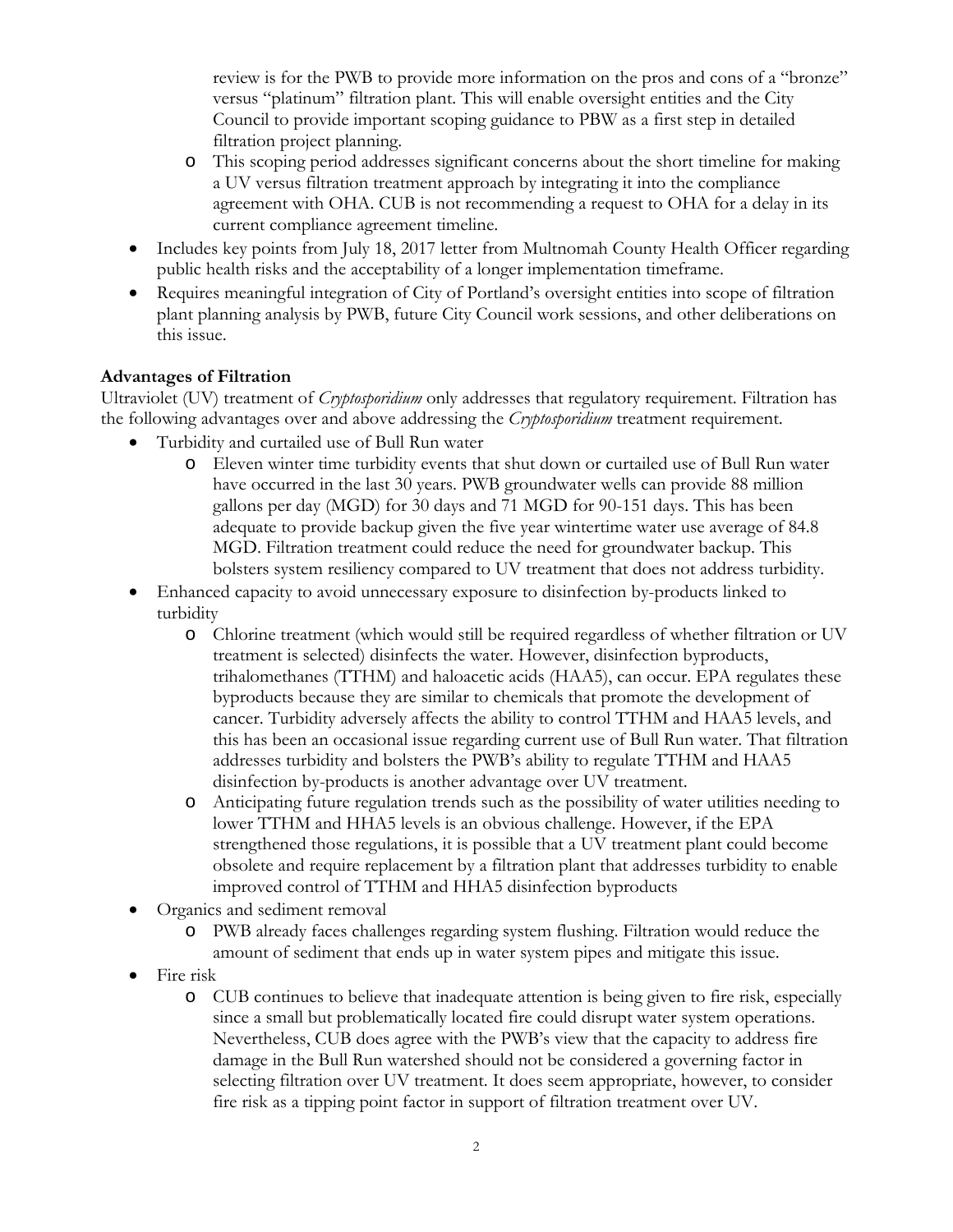- Climate change
	- o Climate change and warmer temperatures likely enhances fire risk in the Bull Run watershed. As noted, fire risk is a tipping point factor rather than a governing factor regarding filtration. Climate change, however, makes that tipping point tipsier.
	- o Warmer temperatures could lead to warmer water and increased risk of toxic algae blooms. Filtration addresses algae while UV treatment does not.
	- o Climate change may increase the frequency and intensity of winter storms, which could increase the number of turbidity events.

Of course no treatment, including filtration, is perfect. For example, it is possible for filtration plants to overload under atypical turbidity conditions. However, this is uncommon as illustrated by the overload at a Washington state filtration plant after the Mt. St. Helens eruption. Filtration plants can be cleaned and returned to service after such events.

Because Bull Run water is currently unfiltered, the federal Surface Water Treatment Rule and Oregon Administrative Rules require a set of control programs and an annual report. Though construction of a filtration plant would remove this regulatory requirement, that does not mean PWB should end its current watershed protection activities. CUB does not believe that PWB intends to change their protection efforts and there are also environmental regulations regarding fish habitat protections that require watershed protection. Nevertheless, CUB would support City Council action, if deemed necessary, to ensure continuation of current watershed protections.

The bottom line is that there are significantly more advantages to filtration compared to UV treatment beyond the regulatory driver of *Cryptosporidium* treatment. The increased benefits of filtration compared to UV also appear to dovetail with Mayor Wheeler's stated interest in placing a high priority on robust and future-oriented infrastructure investments.

## **Public Health Concerns Don't Require a Five Year Implementation Timeline**

Implementation of UV treatment will take five years while implementation of filtration is expected to take ten to twelve years. CUB believes that choosing UV treatment rather than filtration treatment should not be driven by UV's shorter implementation timeline. Our rationale for this belief is based on the following:

- The implementation schedule outlined in the LT2 rule when it was adopted in January 2006 included a compliance timeline of up to eight years. This compliance timeline included water testing requirements but no other interim mitigation steps. Of course, it is impossible to know, but it seems that a ten to twelve year implementation timeline for PWB to build a filtration plant could have passed muster with regulators after 2006 given the pristine nature of the Bull Run watershed. After all, OHA agreed to the *Cryptosporidium* treatment variance. To be clear, CUB doesn't think that seeking the *Cryptosporidium* treatment variance was inappropriate; rather this historical review is presented here as a rebuttal to thinking that a five year implementation timeline is essential.
- The July 18, 2017 letter from the Multnomah County Health Officer, Dr. Paul Lewis states:
	- o There was "no change in the expected number of [*Cryptosporidium*] illnesses that began in January, February and March [2017] compared to previous years."
	- o "We believe that the on-going risk of illness remains low and consequently, the specific timeframe for the [treatment] upgrade should not be a major factor in the decision. More specifically, we do not anticipate any health benefit from the shorter timeframe for installing ultraviolet versus filtration."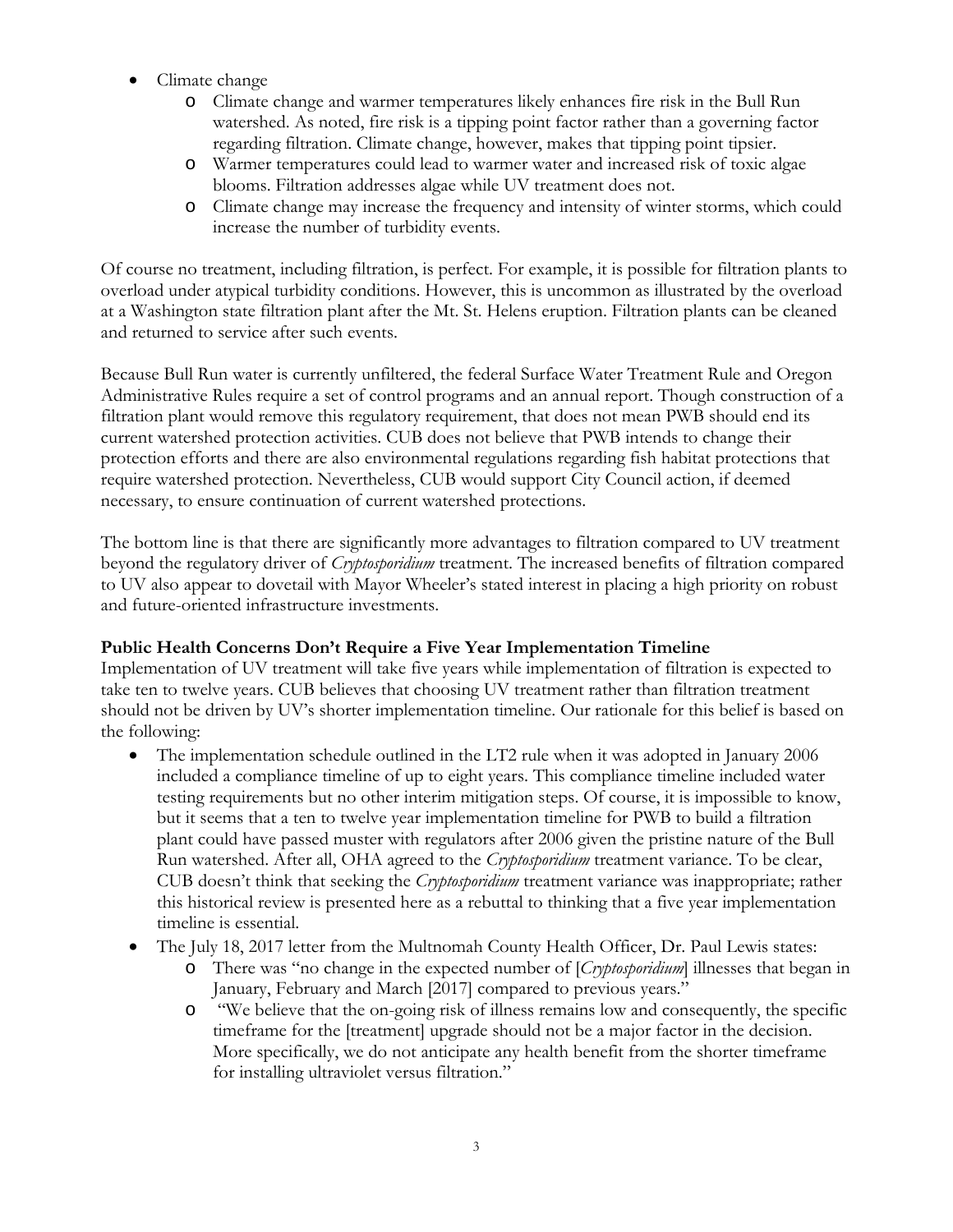## **Filtration Costs – Scoping Review as First Step in Detailed Planning**

#### Baseline is not \$0

The baseline cost is not \$0 because a treatment step is required. Rather, the appropriate baseline cost is an "unbuilt" UV facility, which (depending on how other Headworks improvements are factored into cost estimates) is between \$88 million and \$105 million. In other words, a \$350 million filtration plant costs approximately \$250 million more than a UV plant. That is still a lot of money, but not spending approximately \$100 million on a UV plant, in effect, provides a significant portion of the cost for a filtration plant.

## Monthly rate impact of \$350 million cost estimate

CUB was disappointed that PWB did not honor our request to provide rate impact information for a \$350 million filtration plant. To only complete a rate impact analysis for a best case/\$350 million filtration plant would have been inappropriate. However, only providing rate impact analysis for the worst case/\$500 million filtration plant also skews the debate.

Nevertheless, some sense of the rate impact difference between a "bronze" and "platinum" filtration plant is that the \$350 million cost estimate is 70% of a \$500 million cost estimate. Assuming that the monthly bill projections for a \$350 million plant are 70% of the monthly bill estimates for a \$500 million plant, CUB offers the following increase in monthly bills comparison:

| Year | \$350 Million Estimate | \$500 Million Estimate |
|------|------------------------|------------------------|
| 2019 | \$0.57                 | \$0.82                 |
| 2020 | \$1.23                 | \$1.75                 |
| 2021 | \$1.97                 | \$2.81                 |
| 2022 | \$2.82                 | \$4.03                 |
| 2023 | \$3.78                 | \$5.40                 |
| 2024 | \$4.86                 | \$6.94                 |
| 2025 | \$6.07                 | \$8.67                 |
| 2026 | \$7.43                 | \$10.61                |
| 2027 | \$8.79                 | \$12.55                |
| 2028 | \$10.28                | \$14.69                |
| 2029 | \$11.94                | \$17.05                |
| 2030 | \$12.70                | \$18.14                |
| 2031 | \$11.89                | \$16.99                |
| 2032 | \$10.98                | \$15.69                |
| 2033 | \$10.67                | \$15.24                |
| 2034 | \$10.25                | \$14.64                |

Obviously, PWB will correct this comparison method if it is incorrect. This comparison doesn't have the visual impact of the PWB handouts, but it still provides a glimpse into the monthly bill impact differences between a \$350 million and \$500 million filtration plant. Monthly bills will increase under either scenario. Selecting a "bronze" rather than "platinum" filtration plant, if appropriate given water system needs, will mitigate rate impacts. This is why CUB's resolution amendment includes a scoping review as the first step in detailed filtration facility planning to ensure early and adequate discussion of all the components of these options.

#### PWB on filtration cost parameters

The following information was provided by PWB regarding filtration cost estimates:

*The drivers for cost for filtration will be the size of the treatment plant, the treatment processes utilized and the timing of the construction. As an example, I [PWB respondent] will run through a scenario to provide some context for the impact of each of these elements, this is an example only.* 

*If the Water Bureau was asked to plan, design and construct a filtration plant starting today, it would be about 10-12 years before that facility would come online. A \$350-\$400M filtration facility would allow the Water Bureau to meet the LT2 Rule and provide some additional benefits (turbidity protection, organics removal,*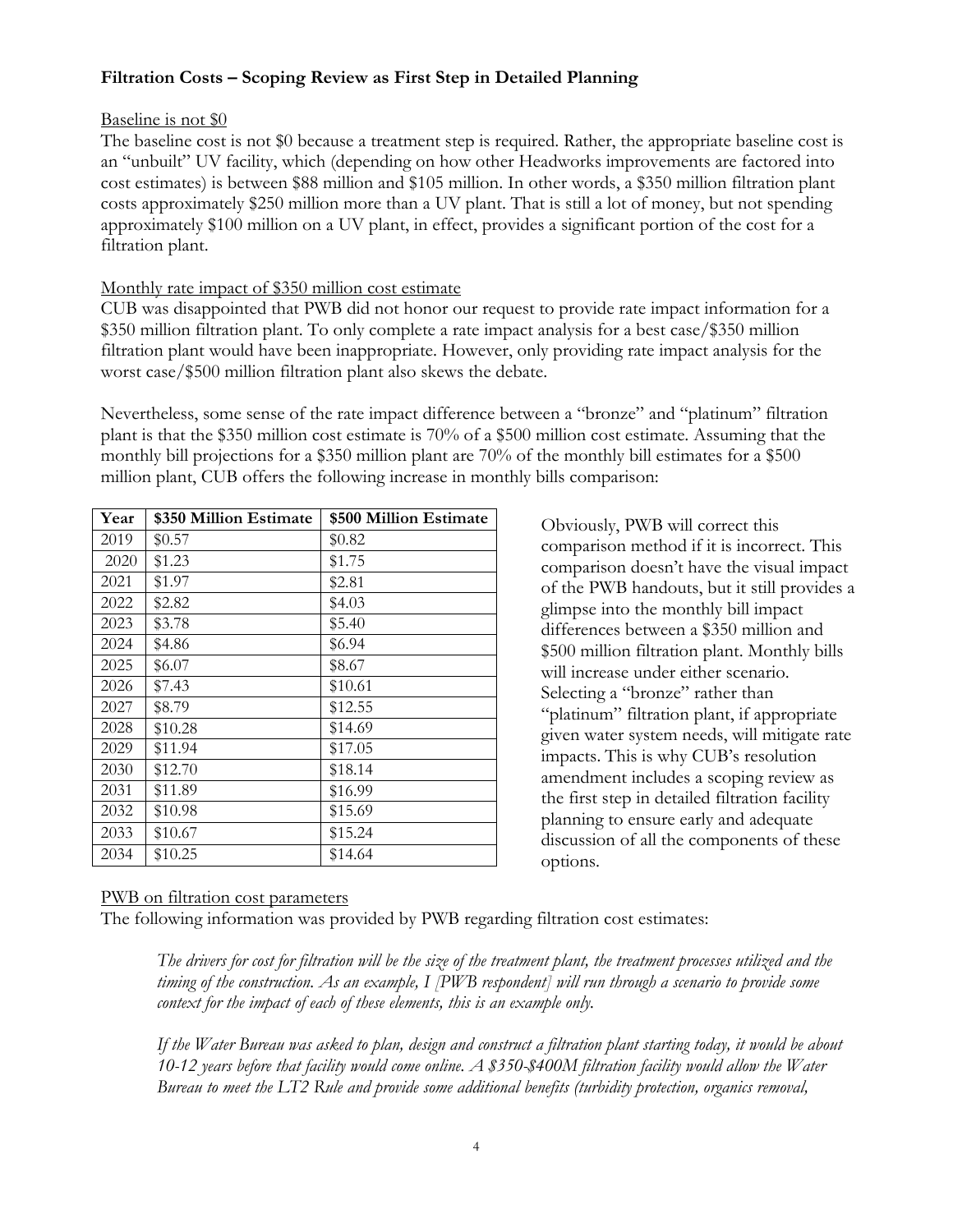*disinfection by-products reduction, etc.). The facility would be sized to meet today's current demands (not potentially larger future demands or the full capacity of the conduits) by gravity flow.* 

*With a \$400-\$500M filtration facility, the bureau would have more choices in regards to size and treatment technology. There may be benefit to sizing the facility to match the capacity of the conduits. This would likely require a pump station to meet demand at certain times of the year. There could be consideration of alternate filtration medias such as membranes or activated carbon. There could be consideration given to more advanced solids handling to make disposal more efficient (spreading versus mechanical drying). The amount that you spend between \$400M and \$500M would be determined based on prioritization of these types of options.* 

*Finally, timing plays into this. If we wait 20 years to start the planning and design of these facilities the cost of any filtration facility will likely cost more.* 

CUB understands that a full cost analysis of all the options described requires a detailed planning process that could take up to two years. However, using a construction management/general contractor approach could possibly shorten that timeline. Even under that scenario, however, we know that detailed planning won't be completed, nor do we expect that level of analysis during CUB's suggested review period that ends June 30, 2018.

CUB wants PWB, with oversight from both CUB and PUB and regular consultation with the City Council, to provide background on the different options described above to inform discussion of the scope of a filtration plant as the first step in detailed project planning. PWB's summary is understandably general at this time, but does highlight the "bronze" versus "platinum" filtration plant choices. These options require more discussion in order to provide PWB additional guidance when moving from this initial scoping step into detailed project planning. To be clear, this scoping review does not replace the required project planning, but would be the first step in that process. This is the rationale behind the provision in CUB's resolution amendment for a scoping period that would end no later than June 30, 2018.

As this memo indicates, CUB sees significant advantages to filtration over UV, but the higher cost of filtration is a definite concern. After the review period proposed in CUB's resolution amendment that ensures more discussion around "bronze" versus "platinum" filtration plant options, CUB would use this improved information in making a recommendation next spring as to whether the City Council should proceed with filtration or shift to the UV treatment backup option.

CUB will provide additional suggestions during the scoping period, but the following bullet points summarize our initial thoughts on size considerations that need to be factored into the scope of filtration planning discussions.

- Consider the following factors regarding size options for a facilitation plant:
	- o Average wintertime water use demand, which is 84.8 MGD over the last five years
	- o Average summertime water use demand, which is 122.8 MGD over the last five years
	- o Conduit capacity, which is 205 MGD
- Include groundwater backup capacity
- Consult with wholesale customers regarding their water demand projections
- Exercise caution when projecting water demand increases for the following reasons:
	- o Water demand is declining across the country and this trend includes Portland.
	- o Retail demand for PWB water has decreased from 28.9 million CCF in FY 2006-07 to 24.6 million CCF in FY 2016-07.
	- o PWB retail demand projections since FY 2006-07 were consistently higher than actual retail water use until FY 2015-16.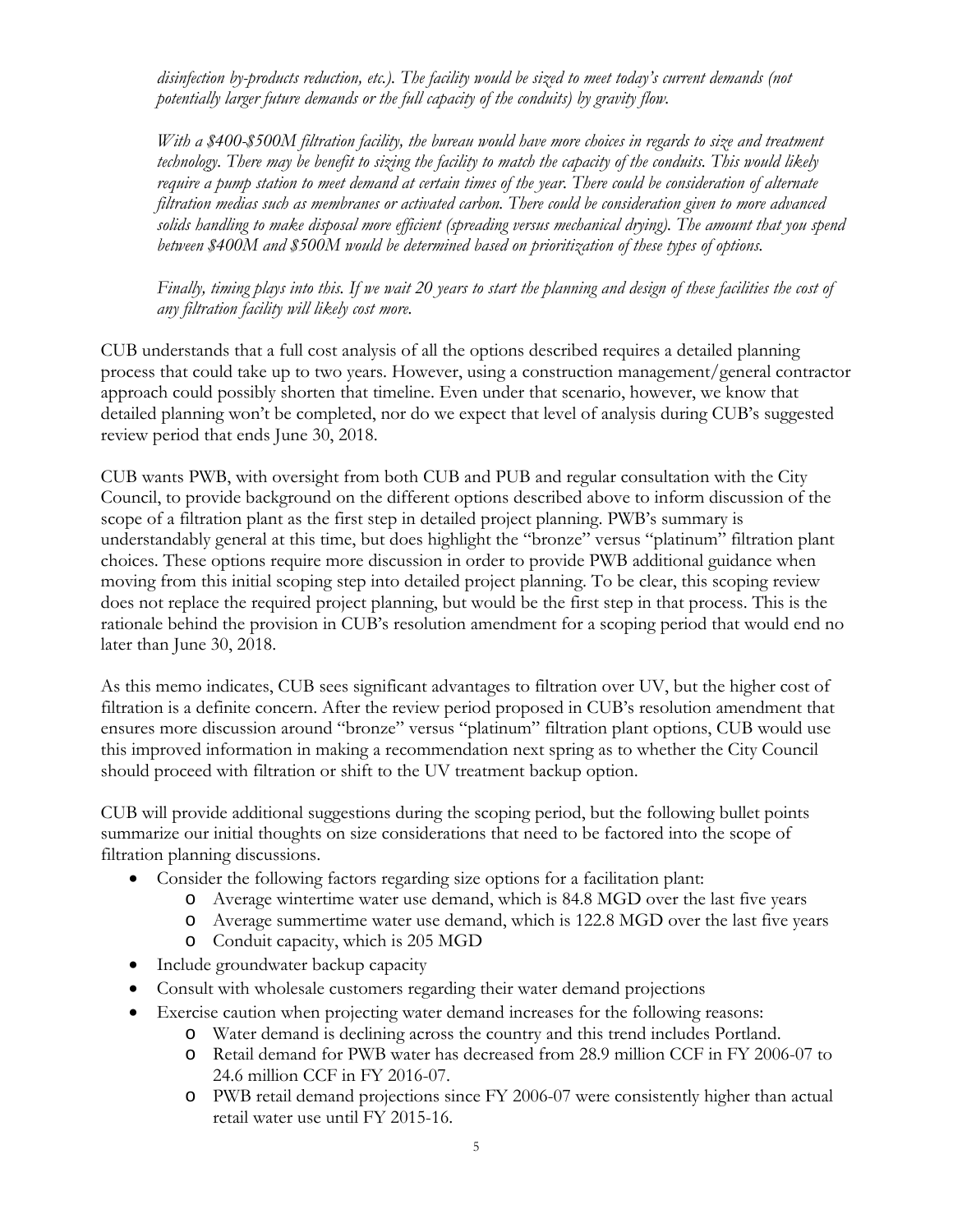o FY 2016-17 retail water use of 24.6 million CCF is the lowest since FY 2006-07 when record keeping enabled tracking this information. It seems worth noting that this level of water use occurred during a period marked by development growth.

## **UV Hybrid – Doesn't Meet Mayor's Objective**

At the June 27 Council work session, Mayor Ted Wheeler made comments regarding a hybrid option where major renovations required for a UV plant in 25 to 30 years would be avoided by building a filtration facility that would begin operation at that time. CUB's understanding is that the Mayor wanted to know if there were re-use options for the UV plant or if the UV plant included elements that could be used or facilitate future construction of a filtration plant. CUB does not believe that PWB has made a compelling argument regarding re-use options for a UV plant at the Headworks site in the Bull Run Watershed. The possibility of using a UV treatment building for ozone pre-treatment was mentioned to me, but this option wasn't cited in a written response to a CUB request for details on possible re-use.

CUB suggested to PWB and PUB that the Mayor's interest in a UV plant serving as a significant steppingstone to a future filtration facility is better addressed by siting a UV plant in the Lusted Hill area. Our rationale is that a future filtration plant at Lusted Hill requires moving conduits, and this step would need to occur if a UV plant was built at this location. Obviously this would increase the cost of the UV plant, but the conduit work meets the capital improvement criterion that triggers financial payments by wholesale customers. Those payments only begin when the construction project is completed; before then the financial support only comes from Portland water customers.

In other words, complete the conduit work required for a filtration facility earlier by building the UV plant at Lusted Hill. For example, if the conduit work represented \$100 million of a \$400 million filtration plant, then wholesale customers would begin their financial support for the \$100 million conduit effort upon completion of a UV system at Lusted Hill followed by their financial support for the remaining \$300 million upon completion of the filtration plant. To be clear, these are not actual dollar figures, and are only used here to illustrate how a UV system at Lusted Hill would trigger earlier payment from wholesale customers for a major component of a future filtration plant. The PWB annual water/sewer combined rate increases handout showing significant drops in residential rate increases when financial contributions from wholesalers begin illustrates the significance of this step.

That said, moving UV to Lusted Hill requires more time and additional costs since current UV plans and permits are for the Headworks site. That dynamic leads CUB to think that moving forward with a filtration plant is a better option. However, more information from PWB on UV at Lusted Hill costs would be required for CUB to make a definitive statement on this point.

CUB's conclusion regarding UV at Headworks, however, is that we do not view it as a meaningful steppingstone towards a future filtration. Therefore, it does not seem to meet what we understand to be Mayor Wheeler's objective in proposing a UV hybrid or UV plus approach.

#### **Troubling Cost Burden Shift in Rate Stabilization Sub Account Approach**

Collecting money from current ratepayers to pay for a future filtration plant is another element of the hybrid UV plus proposal linked to Mayor Wheeler's June 27 work session comments. The proposed resolution, though, calls for a sub account in PWB's Rate Stabilization Account to be used for a filtration plant or for rate stabilization. Using these dollars for rate stabilization, however, could be linked to the City Council directing PWB to build other projects rather than a filtration plant, a dynamic that may not be widely understood by the public.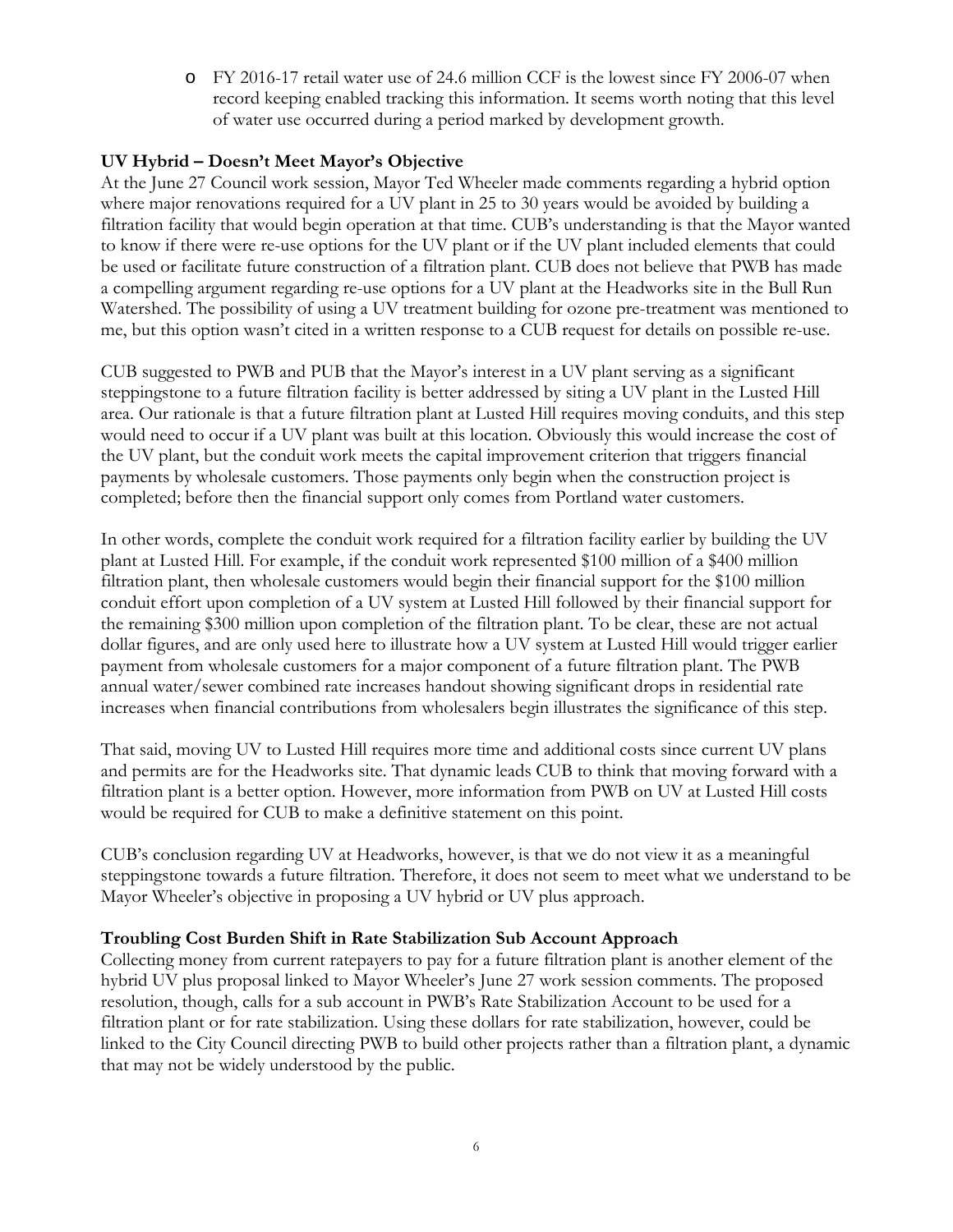CUB is concerned that this approach places an inappropriate cost burden on current customers for a benefit that will primarily be realized by future customers. For example, private utilities cannot charge customers for investments that are not "presently used." Instead, shareholders prefund those investments with compensation by earning a regulated rate of return on those investments. Once these private utility investments are "used and useful", then customers begin to contribute for those expenses in their rates.

Municipal utilities, however, don't have shareholders, so they are allowed to charge customers via rates before capital investments in major construction projects are "used and useful." This dynamic does mean that payments from current customers may well benefit future public utility customers. Nevertheless, the timeframe between the onset of including project construction costs into rates and completion of that project is clearly defined and shorter than the timeline contemplated for construction of a future filtration plant.

All possible legal safeguards will be taken in the hybrid proposal to ensure that a future City Council carries out the wishes of the current Council. But these safeguards are not bulletproof, and CUB is concerned that a future City Council could raid the proposed subaccount for another PWB project. Indeed, because subaccount dollars could also be used for rate stabilization there is no assurance that any future filtration project would be built with these dollars collected from current customers.

CUB understands the appeal of saving now for major future projects. However, CUB is troubled by the long timeframe between collecting money from current customers and completion of that major future project as well as inadequate assurances that the future filtration plant would ever be built. While legal, this approach does not seem consistent with best utility financing practices in either the private or public sector. For this reason, this approach is not included in CUB's resolution amendment.

#### **Affordability**

Affordability of water and wastewater bills is one element of affordable housing. Too many customers have trouble paying their bills and raising public utility rates adds to that burden. Therefore, it is important to look at the value of investments paid for with the rate hike. Given that either UV or filtration treatment options will cost money, CUB knows that rates will go up. We also know that filtration provides more benefits to the water system, albeit at a higher cost than UV treatment. The question then is whether the higher rate impact of filtration is just too much, and the less comprehensive but cheaper UV treatment option should be selected because it is more affordable. This is why CUB's resolution amendment requires a scoping period to assess the pros and cons of a "bronze" versus a "platinum" filtration plant in terms of the scope of filtration plant planning. This is also why CUB's resolution amendment retains UV as a backup option and sets a June 30, 2018 deadline for City Council – with future CUB input – to decide whether to proceed with filtration implementation or shift to the less expensive UV option.

Since rates will increase under either UV or filtration treatment scenarios, however, it is important for Portland to continue its programs to help struggling customers manage higher public utility bills.

Monthly billing is an option that allows customers to better manage their household finances compared to receiving larger quarterly bills. Currently, 12.42% of customers with quarterly accounts – which is the vast majority of residential customers – have opted to receive bills on a monthly basis, although 6.07% of this group (10,812 accounts) were "budget billing" customers or customers who opted for monthly bills when the e-billing switch was required. PWB removed the e-billing requirement in late 2014 with a publicity push in 2015 and subsequent outreach. Nevertheless, between that time and July 2017, only an additional 6.35% (11,297 accounts) requested the monthly billing option. More outreach is appropriate